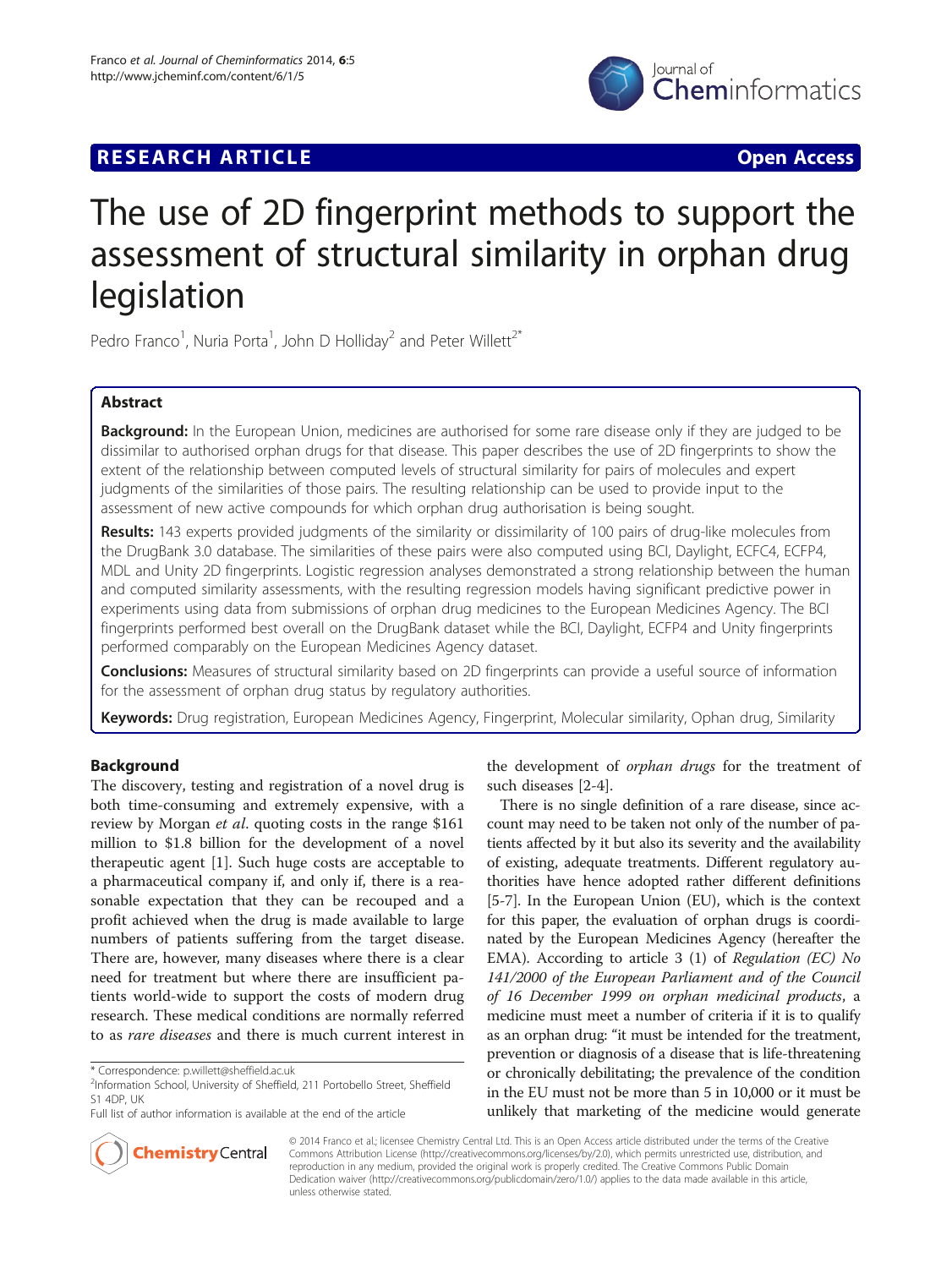<span id="page-1-0"></span>sufficient returns to justify the investment needed for its development; and no satisfactory method of diagnosis, prevention or treatment of the condition concerned can be authorised, or, if such a method exists, the medicine must be of significant benefit to those affected by the condition".

The EU provides a range of incentives to encourage the development of orphan drugs, the most important of which is a high level of market exclusivity: once a medicine has been awarded an orphan drug authorisation by the European Commission, no similar medicinal product can be brought to the European market for a period of ten years. The criteria and incentives were detailed formally, in the regulation noted above, but without any explicit specification of the nature or the extent of the similarity required to define a "similar medicinal product". This lack was addressed, in part at least, in a subsequent regulation - Commission Regulation (EC) No 847/2000 of 27 April 2000 laying down the provisions for implementation of the criteria for designation of a medicinal product as an orphan medicinal product and definitions of the concepts 'similar medicinal product' and 'clinical superiority' - which defined a similar active substance as "an identical active substance, or an active substance with the same principal molecular structural features (but not necessarily all of the same molecular structural features) and which acts via the same mechanism".

When a company applies to register a new medicine for an indication that has already been granted for an orphan medicine it is the responsibility of the EMA's Committee for Medicinal Products for Human Use (CHMP) to decide if the new drug is indeed similar to an existing orphan drug, with an application being successful only when the CHMP decides that this is not the case. To date, the evaluations carried out by the CHMP have been based largely on human judgments of similarity. In this paper, we discuss the use of computed measures of structural similarity based on 2D fingerprints to provide an additional source of information that could be used when the CHMP considers the relationships that may exist between existing and proposed new medicines for rare diseases.

### Results and discussion

#### Human similarity judgements

The 143 experts provided Yes/No decisions on the training-set of 100 DrugBank 3.0 molecule-pairs as detailed in Additional file [1:](#page-8-0) Table S1 (see [Experimental](#page-5-0) [methods\)](#page-5-0). Figure 1 shows three typical pairs, the corresponding proportions of Yes/No responses to the question "Are these molecules similar?", and the Tanimoto similarity computed using ECFP4 fingerprints.

The distribution of the similarity judgments provided by the experts for each of the molecule-pairs is shown in Figure [2.](#page-2-0) The left-hand column of the plot shows, for



molecules similar?" The similarity values in the right-hand column are those obtained using the Tanimoto coefficient and ECFP4 fingerprints.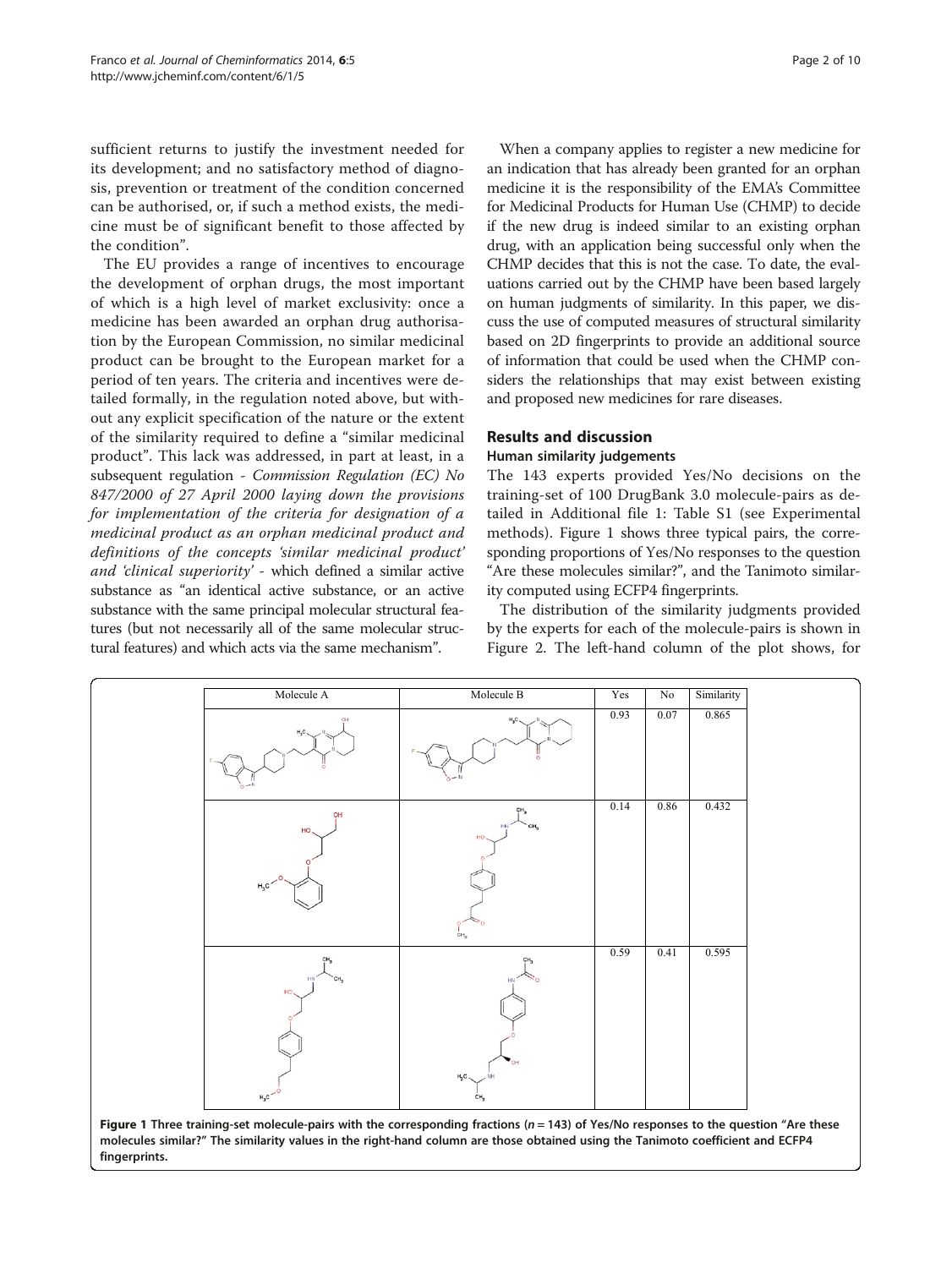<span id="page-2-0"></span>

example, that there were 38 molecule-pairs where < 0.1 of the judgments were that the molecules were similar (i.e., the great majority of the experts considered these to be non-similar molecule-pairs); the right-hand column, conversely, shows that there were 21 molecule-pairs where ≥0.9 of the judgments were that the molecules were similar (i.e., the great majority of the experts considered these to be similar molecule-pairs). If the experts had been in total agreement with each other then the plot would simply have consisted of these two columns, without any of the intervening columns, which denote molecule-pairs where there was some level of disagreement. However, inspection of the plot shows that there were 41 molecule-pairs with fractions in the range 0.1-0.9, including nine where very considerable levels of disagreement were evident, viz the two middle columns representing the molecule-pairs where 0.4-0.6 of the experts felt that the two molecules were similar.

We ascribe these levels of disagreement to the inherently subjective nature of similarity [[8,9](#page-8-0)], with an individual's perception that two objects are similar depending on a range of factors (such as their state of mind, gender, age, personality and previous scientific experience inter alia). That being so, it is hardly surprising that different experts responded in different ways to the molecule-pairs that were presented to them, a finding that is consistent with previous experimental studies that have demonstrated that different individuals do not perceive chemical structure information in the same way. For example, Lajiness et al. report a study of medicinal chemists at Pharmacia, who were asked to review lists of compounds in order to assess their potential as leads in a drug discovery programme [[10](#page-8-0)]; not only were there marked inconsistencies between the chemists, but even the same chemist might give different assessments on different occasions. Hack et al. reported an analogous study that sought to enhance the diversity of the Johnson & Johnson corporate structure database; they found that whilst there were considerable differences between individual chemists a fair level of consistency could be achieved using a wisdom-of-crowds approach [\[11](#page-8-0)]. This technique was also used by Oprea et al. to reconcile the often disparate views of pharmaceutical experts as to the effectiveness of chemical probes resulting from the NIH Molecular Libraries and Imaging Initiative [[12\]](#page-8-0). Boda et al. [[13\]](#page-8-0) and Bonnet [\[14](#page-8-0)] studied groups of medicinal chemists' assessments of molecular synthetic feasibility, and again observed some degree of inconsistency in the judgments that were made. Finally, Kutchukian et al. have reported a largescale study of medicinal chemists at Novartis, who were asked to select chemical fragments for lead-generation projects. There was not only a marked level of inconsistency in the selection, but also a comparable level of inconsistency in the reasons for their selections [\[9](#page-8-0)]. Analogous variations in the ways that individuals react to objects have been widely observed: for example, when indexing terms are assigned to documents [[15](#page-8-0)], when links are created in hypertext systems [\[16](#page-8-0)], when search strategies are chosen for accessing text databases [[17](#page-8-0)], and when scientists create mental maps of active research areas [\[18](#page-8-0)].

We note here one characteristic of the training data that could have affected the results, which is the way that the molecules were presented to the experts for assessment. In some cases, the molecules in a pair were displayed in such a way that the structural similarities were obvious to the human eye with the common features clearly aligned, as exemplified by the molecules in the first row of Figure [1.](#page-1-0) In other cases, the similarities may have been less obvious when the common features were not aligned, as exemplified by the molecules in the third row of Figure [1](#page-1-0). Such variant alignments could result in the experts perceiving the molecules comprising a pair to be less similar than might have been expected from one or more of the computed, fingerprint-based similarities. The alignments presented to the experts (such as the examples above and the molecule-pairs in Additional file [1:](#page-8-0) Table S1) were those available in the DrugBank database. No attempt was made to modify the alignments in cases where it was felt that improvements were possible (such as the example above), since this is the situation faced by the members of the CHMP when they consider applications for authorisation; indeed, they have the additional problem that the molecule-pairs that they inspect (i.e., a molecule that has been submitted for consideration and the existing orphan-drug for that disease) may well have been drawn using different drawing packages.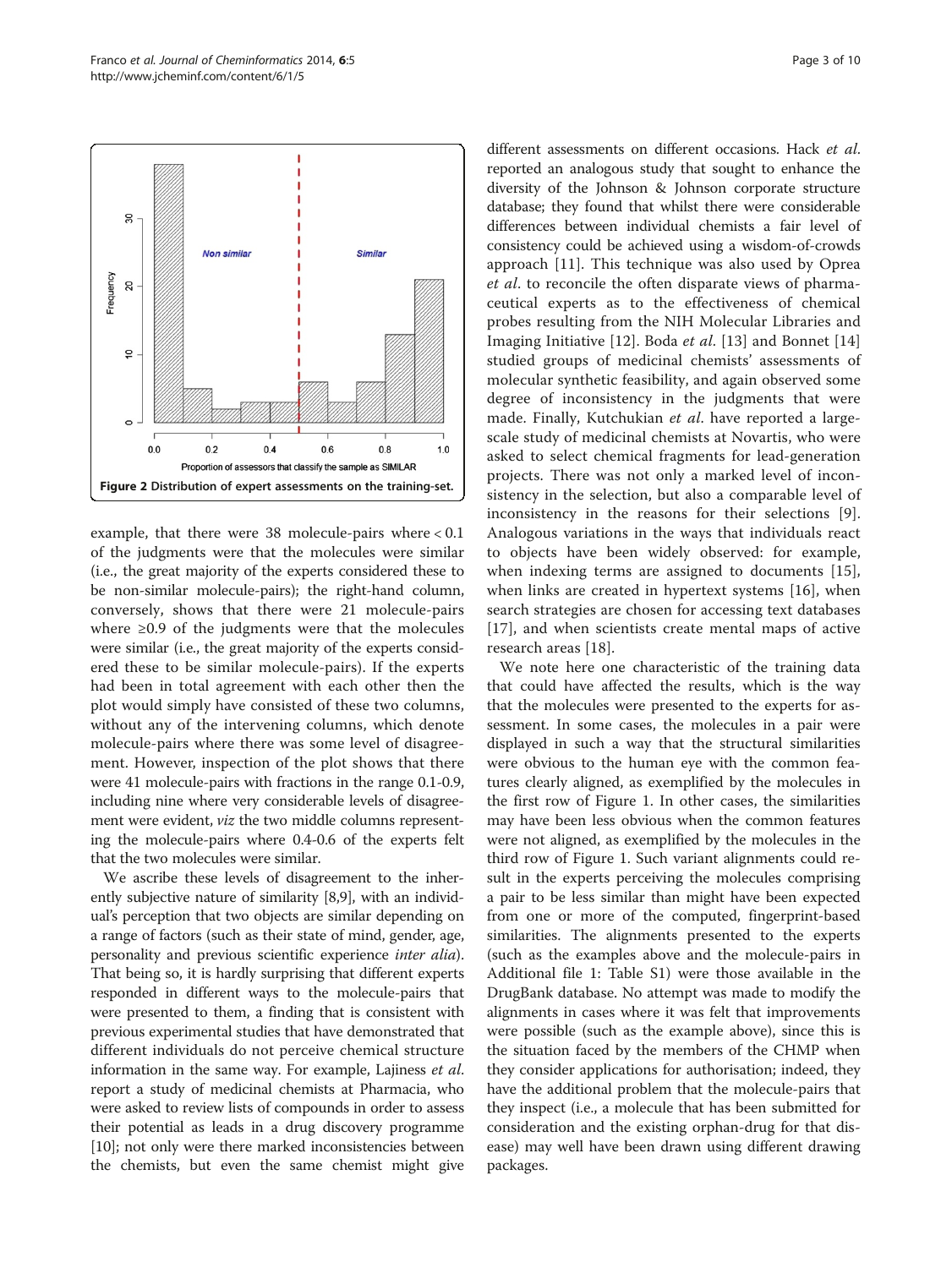#### <span id="page-3-0"></span>Logistic regression, receiver operating characteristic curves and performance statistics

Once the human judgments had been determined and the similar and non-similar molecular-pairs identified, it was possible to develop logistic regression models that assessed how fingerprint-based similarities were correlated with the probability of being considered similar by the majority of the experts. For each fitted model, ROC curves and other performance statistics were computed in order to assess the predictive performance of each fingerprint. The analysis is exemplified by the logistic regression model for the ECFP4 fingerprint, with the same processes being applied to each of the fingerprints.

Figure 3 plots the proportion of the expert assessors who judged a molecule-pair as being similar (Y-axis) against the computed ECFP4 similarity score for that molecule-pair (X-axis). It will be seen that there is an excellent separation of similar and non-similar molecular pairs (in green and blue, respectively), with smaller ECFP4 values corresponding to molecules considered not similar, and greater ECFP4 values corresponding to those considered similar. In addition to the observed data, the solid line in Figure 3 represents the estimated probability of being similar as predicted by the logistic regression model (together with the 95% confidence limits for this prediction). Table 1 contains the estimates of  $β_0$  and  $β_1$  for the ECFP4 regression model (see [Experimental methods](#page-5-0) for the definition of these parameters), which are −12.754 and 2.524, respectively. The latter value means that for each increment of 0.1 in the ECFP4 score, the odds of a



Table 1 Logistic regression to predict the similarity, or otherwise, of training-set molecule-pairs using different types of fingerprint

| <b>Fingerprint</b> | βo        | β,    | $R^2$ | $t_{LR}$ | <b>AUC</b> |
|--------------------|-----------|-------|-------|----------|------------|
| BCI                | $-12.758$ | 2.128 | 0.906 | 0.599    | 0.990      |
| Daylight           | $-10.677$ | 1.850 | 0.884 | 0.577    | 0.986      |
| ECFC4              | $-9.207$  | 2.438 | 0.878 | 0.378    | 0.983      |
| FCFP4              | $-12.754$ | 2.524 | 0.894 | 0.505    | 0.988      |
| MDL                | $-9.022$  | 1.380 | 0.812 | 0.654    | 0.973      |
| Unity              | $-12.347$ | 1.956 | 0.884 | 0.631    | 0.987      |

The columns contain the  $\beta_0$  and  $\beta_1$  values for the logistic regression model, the Nagelkerke  $R^2$  value, the computed value for  $t_{LR}$  and the AUC for the ROC curve.

molecule-pair being classified as similar are multiplied by exp(2.524), i.e., 12.48 times. The Nagelkerke  $R^2$  value is high (0.894), indicating a good fit of the model to the data. The computed value for the threshold similarity (i.e., the ECFP4 value for which the corresponding probability of being classified as similar by the experts is 0.5),  $t_{LR}$ , is 0.505. The ECFP4 ROC curve is shown in Figure 4, where it will be seen that a very high AUC value (0.988) is obtained, indicating the ability of this fingerprint to discriminate between similar and non-similar molecule-pairs.

The corresponding results for all of the six fingerprints are listed in Table 1, with the fingerprints listed in alphabetical order. As with the ECFP4 fingerprint, goodnessof-fit assessment was performed for all fingerprints and the assumptions of each fitted model were assessed with the Hosmer-Lemenshow test. The Nagelkerke  $R^2$  values were high (>0.8) for all fingerprints. In the case of the Unity data, the model listed in Table 1 is that obtained after the elimination of one outlier molecule-pair (number 99 in Additional file [1:](#page-8-0) Table S1), where over 70% of the

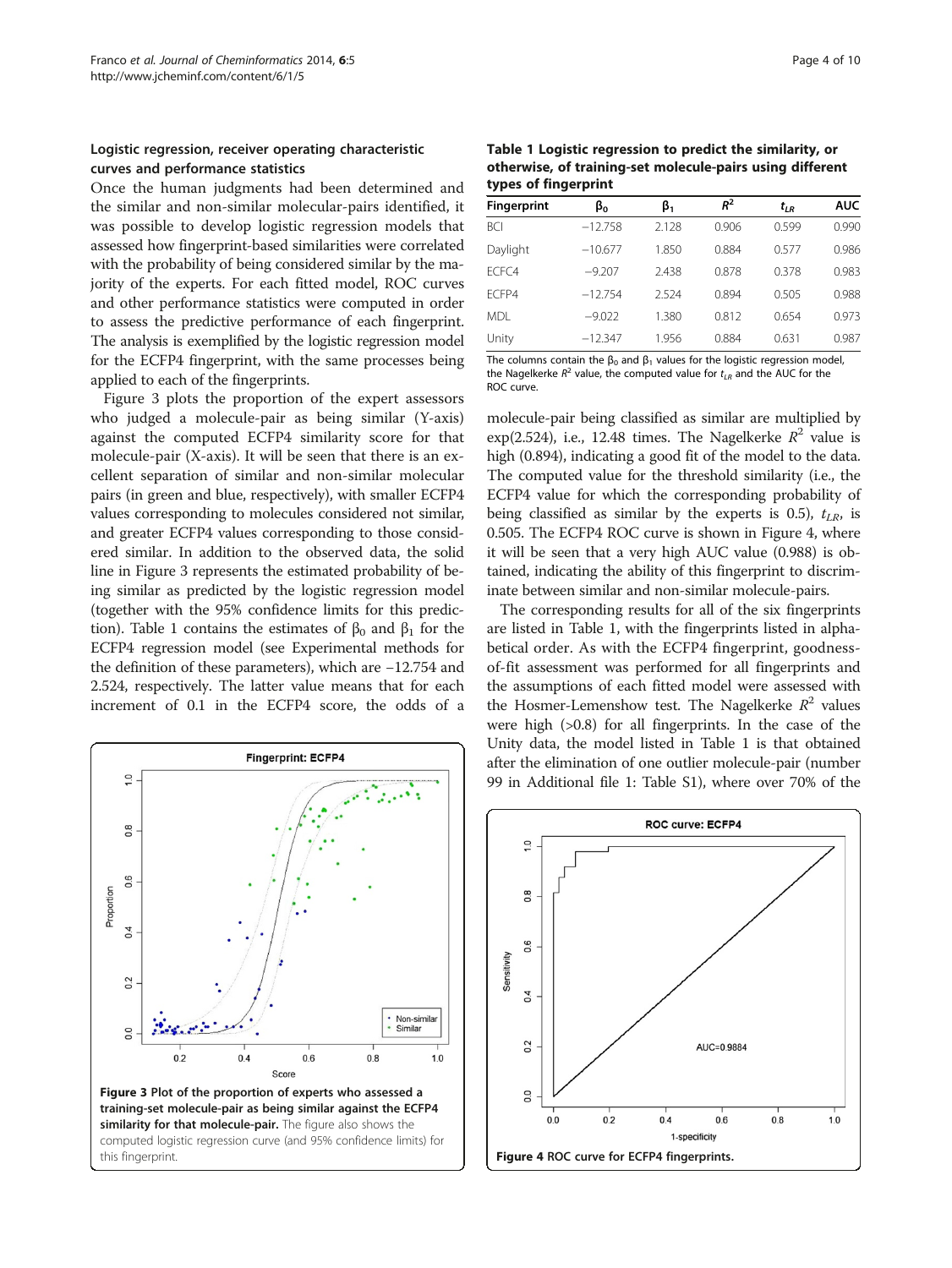experts judged the pair to be similar despite a Unity similarity of just 0.217. When this molecule pair was included in the model, the assumptions of the logistic regression did not hold: removing this observation, nevertheless, did not change significantly the estimates of  $β_0$  and  $β_1$ .

As discussed below (see [Experimental methods](#page-5-0)), the various performance statistics were computed as the value of  $t$ , the threshold similarity, was systematically varied, so as to determine the cut-off value,  $t_{ROC}$ , that resulted in the best overall predictive performance. The results of these experiments are shown in Table 2, in the column headed Probability, which lists the probability that a molecule-pair will be judged as similar if the similarity fingerprint value is at least the specified value of  $t_{ROC}$ . It will be seen that the best overall performance would appear to come from use of the BCI fingerprints with a similarity threshold of 0.606, this giving the largest observed values for the accuracy, the F index, the Youden index and the Matthews coefficient, and the second largest observed value for the precision. The  $t_{ROC}$ values in this table are very close to the corresponding  $t_{LR}$  values in Table [1](#page-3-0), with the sole exception of the Daylight fingerprints (0.510 and 0.577, respectively). This was expected as the prevalence of similar molecules in the training-set was close to 50%, the probability cut-off used to compute  $t_{LR}$ .

#### Use of an external test-set

As described in Experimental methods, a test-set of 100 molecule-pairs was created using data from previous applications to the CHMP for orphan-drug registration. A comparison of the characteristics of these test-set molecules with those in the training-set can be found in Table [3](#page-5-0). The Tanimoto similarities were computed for each test-set molecule-pair using each of the six fingerprints, and similarity or non-similarity predicted using the  $t_{LR}$  and  $t_{ROC}$  thresholds developed from the trainingset. The results obtained are shown in Table [4,](#page-5-0) where it will be seen that in all cases the choice of threshold has little or no difference in predictive ability and, importantly, that all but the MDL and ECFC4 fingerprints

Table 2 Optimal levels of performance using ROC curves

performed extremely well. The MDL performance is in line with that observed in Table 2 (where it was the worst overall performer) but that for ECFC4 is notably poor: it was the second-worst performer in Table 2 but its performance here is far inferior to that of all of the other fingerprints. Inspection of the 29 molecule-pairs where it failed provided no obvious reason for the incorrect predictions; indeed, given that these test-set molecules are rather larger than those in the training-set this fingerprint might have been expected to do particularly well as it takes account of how frequently each fragment substructure occurs, rather than just its presence or absence as in the other fingerprint-types.

A simple consensus approach was then used to see if further improvements could be made. A molecule-pair was classified as similar or non-similar by each of the fingerprints individually, and then the final classification was similar if three or more of the individual classifications were similar. This consensus result forms the bottom row of Table [4](#page-5-0).

#### Conclusions

In this paper, we have described how fingerprint-based measures of similarity can be used to assess the structural novelty of molecules that are being submitted for consideration as new medicines for rare diseases. Such measures are well established, dating back to at least the mid-1970s [[19\]](#page-8-0), for applications such as property prediction, cluster analysis and virtual screening. A characteristic of most of these studies is that they have focused on the identification of molecules that are similar to each other; in similarity-based virtual screening, for example, the aim is to identify those previously untested database structures that are most similar to a bioactive reference structure [[20,21](#page-8-0)], whilst removing the large numbers of low-similarity database structures from further consideration. In the current application, conversely, dissimilarity is of at least as much importance as is similarity; indeed, it is arguably of greater importance for a company applying for orphan drug authorisation. The other chemoinformatics application where dissimilarity is important is

| Fingerprint | $t_{ROC}$ | Probability | Sensitivity | <b>Specificity</b> | Precision | Accuracy |       | Youden | <b>Matthews</b> |
|-------------|-----------|-------------|-------------|--------------------|-----------|----------|-------|--------|-----------------|
| <b>BCI</b>  | 0.606     | 0.534       | 0.980       | 0.941              | 0.941     | 0.960    | 0.960 | 0.921  | 0.9208          |
| Daylight    | 0.510     | 0.225       | 1.000       | 0.882              | 0.891     | 0.940    | 0.942 | 0.882  | 0.8866          |
| ECFP4       | 0.490     | 0.406       | 0.980       | 0.922              | 0.923     | 0.950    | 0.951 | 0.901  | 0.9017          |
| ECFC4       | 0.364     | 0.415       | 0.980       | 0.882              | 0.889     | 0.930    | 0.932 | 0.862  | 0.8645          |
| <b>MDL</b>  | 0.650     | 0.487       | 0.939       | 0.882              | 0.885     | 0.910    | 0.911 | 0.821  | 0.8216          |
| Unity       | 0.639     | 0.537       | 0.938       | 0.961              | 0.957     | 0.950    | 0.947 | 0.898  | 0.8990          |

 $t_{ROC}$  is the similarity threshold that gives the best level of performance, where this is that similarity value which maximises the values of the precision, the accuracy, the F index, the Youden index and the Matthews coefficient whilst maintaining acceptable values of the sensitivity and specificity. The largest values of these last five variables are bold-faced in the table.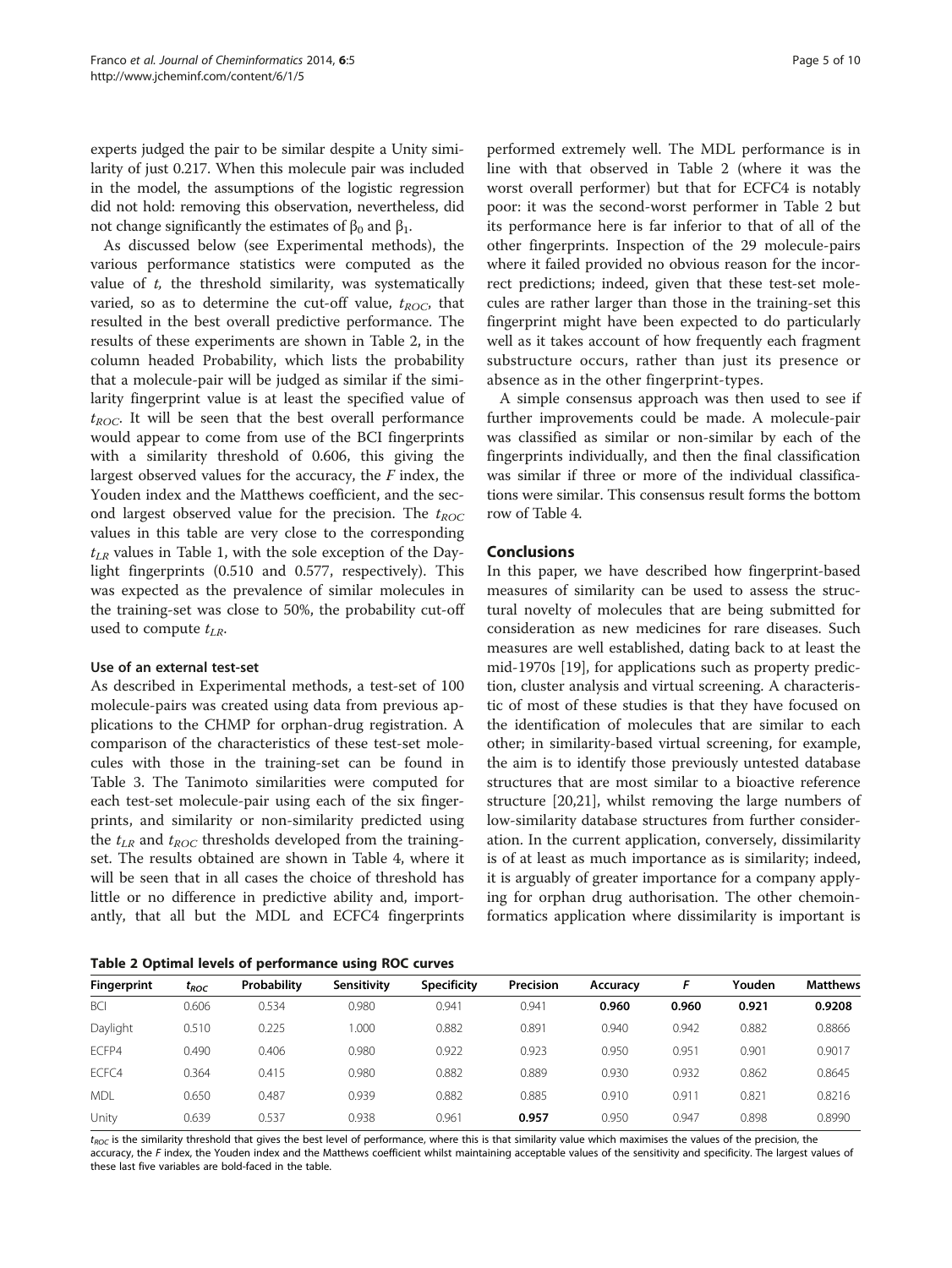<span id="page-5-0"></span>Table 3 Characteristics of the 163 training-set and 51 test-set molecules

|                          | <b>Training-set</b> | Test-set       |
|--------------------------|---------------------|----------------|
| Molecular weight         | 301 (100-500)       | 392 (150-1950) |
| Number of carbons        | $16(5-26)$          | $22(0-86)$     |
| Number of heteroatoms    | $5(1-11)$           | $9(3-52)$      |
| Number of rings          | $2(0-5)$            | $3(0-11)$      |
| Number of aromatic rings | $2(0-4)$            | $1(0-3)$       |
| Number of stereocentres  | $1(0-9)$            | $1(0-15)$      |

Each element of the table lists the median value, together with the corresponding range in brackets.

molecular diversity analysis; however the identification of sets of mutually dissimilar molecules is very different from the need to determine whether two molecules are considered to be significantly different as is required for the current application.

The results obtained here demonstrate clearly that simple, 2D fingerprint representations provide measures of structural similarity that mimic closely the judgments of experts, using both training-set molecule-pairs extracted from DrugBank and test-set molecule-pairs typical of the work of the CHMP. This is so despite the fact that the two sets of molecules are rather different in character (as demonstrated by the figures in Table 3). The BCI fingerprints performed best overall on the training-set while the BCI, Daylight, ECFP4 and Unity fingerprints showed comparable, high levels of predictive performance on the test-set. The BCI fingerprints would hence seem to be an appropriate choice for future studies in this area. They encode six different classes of chemical substructure: augmented atoms, atom/ bond sequences, atom pairs, and three types of ring feature. The atom- and bond-types can be generalized if required and an algorithmic procedure is used to select the required number of substructures (1052 in the present case) whilst ensuring that they satisfy userspecified criteria relating to minimum, maximum and co-occurrence frequencies.

Table 4 Numbers of test-set molecule-pairs predicted correctly using  $t_{LR}$  and  $t_{ROC}$ 

| Fingerprint | $t_{LR}$ | $t_{ROC}$ |
|-------------|----------|-----------|
| <b>BCI</b>  | 97       | 97        |
| Daylight    | 97       | 98        |
| ECFP4       | 96       | 97        |
| ECFC4       | 71       | 71        |
| <b>MDL</b>  | 92       | 92        |
| Unity       | 97       | 97        |
| Consensus   | 98       | 98        |

There are, of course, similarity measures other than those studied to date that could be used for the study of orphan drug similarity, e.g., a measure that takes account of 3D structural information or that uses a similarity coefficient other than the Tanimoto coefficient. Other possible areas of study include the use of multiple similarity measures in the logistic regression model, accounting for individual judgements instead of using the majority decision, or the use of more sophisticated data fusion methods [[22\]](#page-8-0) than the simple consensus approach considered thus far.

In conclusion, we must emphasise that we are not suggesting that a computational procedure could be used as an alternative to, let alone a replacement for, the current processes used to evaluate applications for orphan drug authorisations. However, the approach described here could form a useful, quantitative input to those evaluations by providing a tool to assess molecular structural similarity by interested parties. Assume that a new molecule M is being submitted for orphan drug authorisation, and that there is already an existing drug D for this indication. The similarity between  $M$  and  $D$  is computed, e.g. using one of the fingerprint-types that performed well in the experiments above, and then the corresponding regression equation used to give the probability that the two molecules would be considered a similar molecule-pair, based upon experts' previous similarity assessments. This probability would then be one of the multiple factors that are considered when deciding upon the similarity or otherwise between M and  $D$  [[23](#page-8-0)].

#### Experimental methods

In the evaluation of similarity in the context of orphan drug evaluation, the CHMP needs to decide whether or not an active compound for which a new medicine, or an extension of an existing marketing authorisation (change of indication or line extension), is being sought is similar to an existing orphan drug that has already been authorised. The decision is made on the basis of the votes of a panel of experts drawn from each of the member states of the EU. Focussing just on the similarity criterion, the experts are required to make a binary decision: is the new molecule similar to, or different from, the existing orphan drug(s) for the rare disease of interest? The experimental set-up that we have created seeks to mimic this situation, with a panel of experts being asked to make judgements on the similarity or otherwise of a carefully chosen training-set of molecule-pairs, and then a comparison being made between these human decisions and the outputs from computer-based similarity calculations. In this section, we describe the following components of our experimental procedure: the training-set of molecule-pairs on which the similarity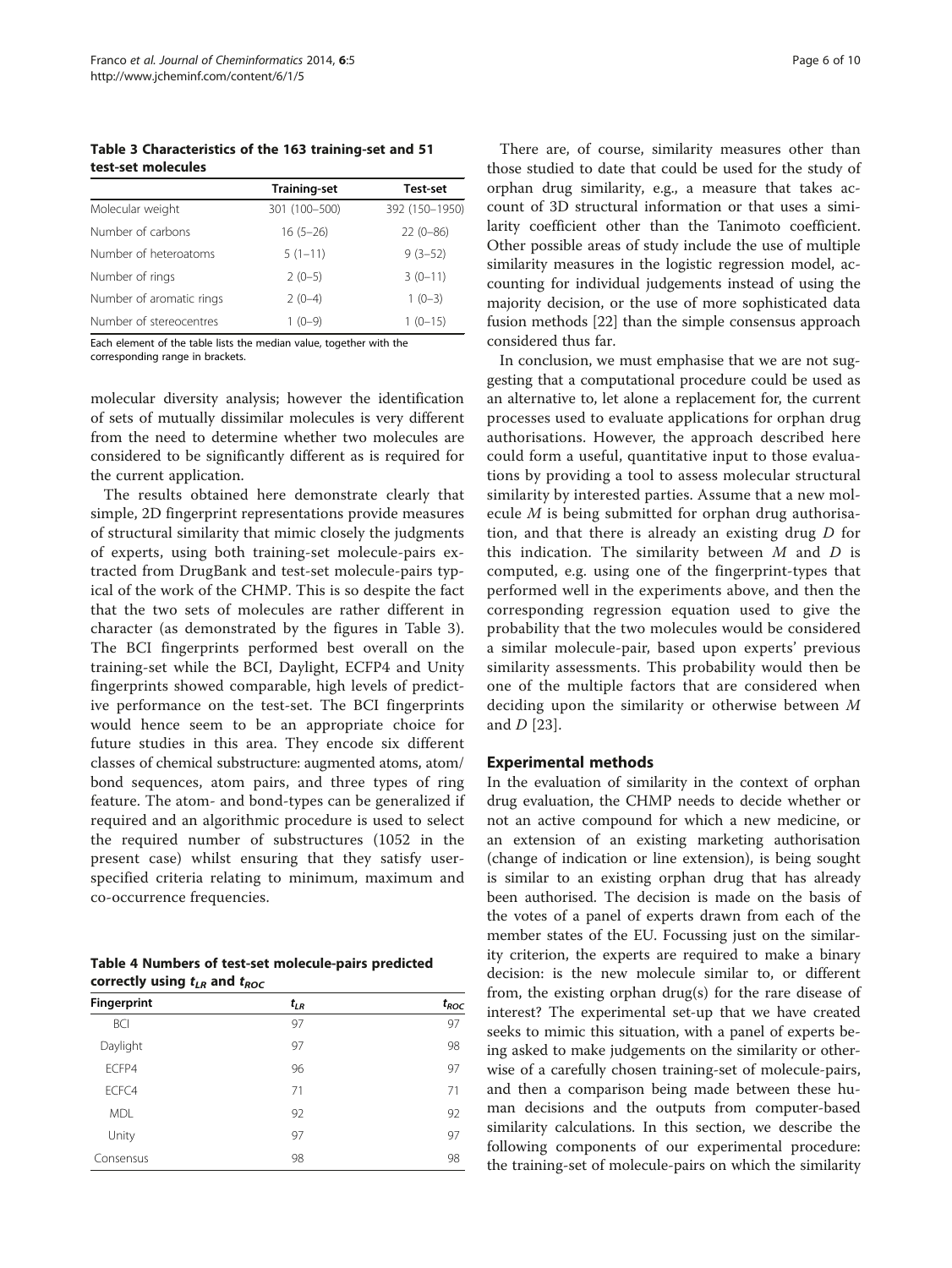assessments were made; the panel of experts who made these assessments; measuring the effectiveness of the automated assessments; and, finally, a second, independent test-set of molecule-pairs that was used to assess the predictive performance of the models developed from the training-set.

#### The training-set

The training-set database contains 100 pairs of bioactive molecules selected from DrugBank 3.0 (at [http://www.](http://www.drugbank.ca/) [drugbank.ca/\)](http://www.drugbank.ca/), a bioinformatics and chemoinformatics resource that contains a wealth of detailed information on over six thousand drug molecules and their associated biological targets [[24](#page-8-0)]. The file was filtered to identify 1068 molecules that contained at least one carbon atom and that had not more than ten hydrogen bond accepters, not more than five hydrogen bond donors, a molecular mass not greater than 500 Daltons, and an octanol-water partition coefficient not greater than 5. The similarity between each distinct pair of these druglike molecules was computed using ECFP4 fingerprints [[25](#page-8-0)] and the Tanimoto coefficient [[26\]](#page-8-0), and then 100 pairs of molecules chosen so as to cover as wide and as equal a spread of Tanimoto values as possible, with the observed similarity values ranging from 0.116 to 1.000. The molecule-pairs contained a total of 163 distinct molecules, these representing 42 different pharmacological classes including antibiotics, beta-adrenergic antagonists, benzodiazepines and anti-hypertensives inter alia.

#### The experts

With the permission of the EMA, one of us (PF) gave presentations to several EMA committees and working parties responsible for the evaluation and the quality of medicines. The attendees at these meetings who had a background in quality and experience in assessing orphan drugs were invited to participate in the project by providing similarity judgments on the 100 pairs of Drug-Bank molecules. Similar invitations were sent to appropriate individuals on an EMA email list of European experts with a background in the quality of medicines, and to contact points in the regulatory authorities in the USA, Japan and Taiwan (the Food and Drug Administration, the Pharmaceutical and Medical Devices Agency, and the Food and Drug Administration of Taiwan, respectively). Participants were sent the 100 pairs of 2D structure diagrams and for each moleculepair asked to state whether (Yes) or not (No) the two molecules should be regarded as being structurally similar. A total of 143 completed responses (128 from within the EU) was obtained and these were then used to compute the fractions of Yes and No responses for each of the pairs of molecules. The structure diagrams

and SMILES descriptions for the 100 molecule-pairs and the percentages of Yes and No responses for each such pair are listed in Additional file [1:](#page-8-0) Table S1.

The decisions of the CHMP are decided on the basis of majority voting, and it was hence decided that the molecule-pairs in the sample where more than 50% of the responses were Yes should be considered as similar, which we shall refer to as a *similar molecule-pair*. If this was not the case then the two molecules were judged to be a non-similar molecule-pair. This resulted in 49 similar molecule-pairs and 51 non-similar molecules-pairs; then, once each of the molecule-pairs had been categorised in this way, the expert judgments were used to assess the categorisation ability of similarity measures based on 2D fingerprints.

#### Measurement of effectiveness

Many different types of structural representation can be used to compute inter-molecular structural similarities. The similarities here were computed with 2D fingerprints, which are widely used for this purpose since they are both simple to compute and effective in operation [[26,27\]](#page-8-0). The following types of fingerprint were generated to represent the molecules in each of the pairs: BCI (1052), Daylight (2048), ECFC4 (1024), ECFP4 (1024), MDL (166) and Unity (988), where the number in brackets is the number of elements in the fingerprint. Brief descriptions of all these types of fingerprint are provided by Gardiner et al. [\[28](#page-8-0)]. The Tanimoto coefficient was used to compute the similarity between the fingerprints for each of the molecules comprising a molecule-pair, using each type of fingerprint in turn. In addition, 23 computed molecular properties (such as molecular weight, logP, pKa, molar refractivity, PSA, numbers of rotatable bonds and stereocentres etc.) were computed using Pipeline Pilot to provide an additional type of structure representation. However, the results obtained using this representation were uniformly inferior to those obtained using the various 2D fingerprints, and the results and discussion hence consider only the fingerprint-based similarity data.

The ability of each type of fingerprint to predict similarity between molecules was determined using logistic regression, receiver operating characteristic (ROC) curves, and a range of measures of predictive success taken from the information retrieval and machine learning literatures. For the logistic regression analysis, let  $p$  be the probability that the panel will conclude that two molecules do indeed comprise a similar molecule-pair given a computed similarity x. Then logistic regression yields an equation of the form

$$
logit(p) = \ln\left(\frac{p}{1-p}\right) = \beta_0 + \beta_1 x
$$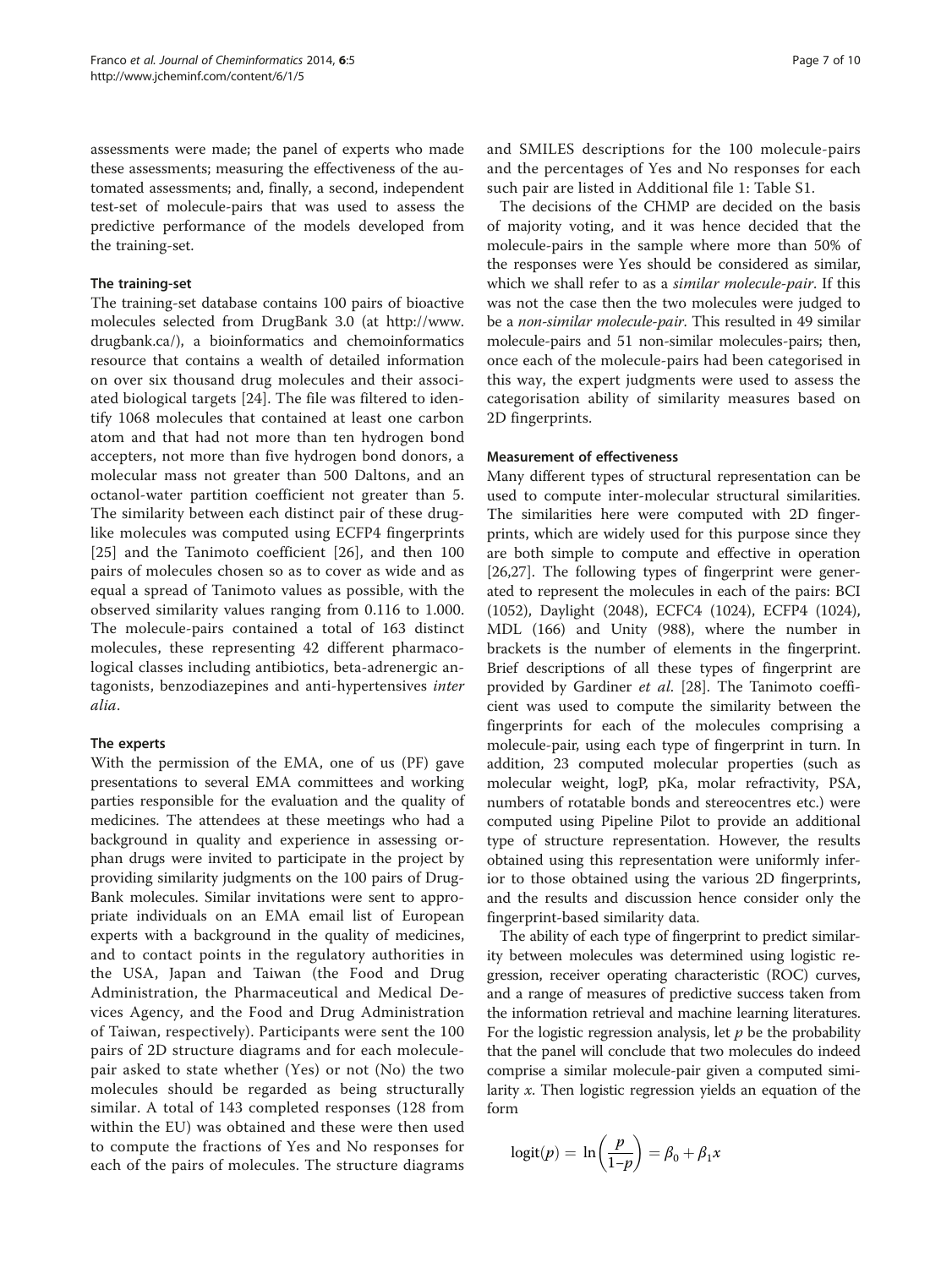that describes a linear relationship between the similarity and the logarithm of the odds that the molecules comprise a similar molecule-pair [\[29\]](#page-9-0). The performance of the model can be assessed by observing the differences between the sets of observed and predicted values: this was done here using Nagelkerke's  $R^2$  statistic, which takes values between zero and unity (denoting a very poor fit and a perfect fit, respectively). Also, Hosmer-Lemenshow goodness-of-fit tests were used to assess the assumptions of the model (i.e., linearity at the log scale and additivity). Once the logistic regression equation for a fingerprint had been generated, it was used to compute the threshold similarity,  $t_{LR}$ , such that the two molecules comprising a pair are predicted to be similar ('Yes') if their computed similarity is  $\geq t_{LR}$  (corresponding to a probability greater than or equal to 0.5 of being similar according to the logistic regression model) or predicted to be not similar ('No') if  $< t_{LR}$  (corresponding to a probability lower than 0.5 of being similar according to the logistic regression model).

The chosen cut-off probability of 0.5 may not necessarily be the best value to discriminate between similar and non-similar pairs. ROC curves built from the predicted probabilities of the logistic model provide an alternative way of identifying an appropriate threshold similarity, here called  $t_{ROC}$ , for deciding that two molecules represent a similar molecule-pair. Assume that a particular similarity measure has been chosen. Then let t denote some threshold similarity for that measure such that the two molecules comprising a pair are predicted to be similar if their computed similarity is  $\geq t$  and not similar if  $(in the same way as defined for  $t_{LR}$ ).$ These predictions can then be compared with the expert judgements in terms of true positives  $(TP)$ , true negatives  $(TN)$ , false positives  $(FP)$  and false negatives  $(FN)$  where, e.g., TP is the number of cases where the majority of the experts judged two molecules to form a similar moleculepair and where those two molecules had a computed similarity  $\geq t$ . Knowing these four values it is possible to compute the specificity,

$$
\frac{TN}{TN+FP},
$$

and the sensitivity,

$$
\frac{TP}{TP+FN},
$$

for that value of  $t$ , and hence to plot the ROC curve obtained by systematically varying  $t$ . The area under the curve (hereafter AUC) then provides a measure of the extent to which the computed similarity measure mirrors the expert judgements, with values close to unity indicating the highest levels of agreement. In addition to

specificity and sensitivity, the following performance statistics were computed: the precision

$$
\frac{TP}{TP + FP};
$$

the accuracy

$$
\frac{TP + TN}{TP + TN + FP + FN};
$$

the  $F$  index

$$
\frac{2 \times TP}{2 \times TP + FP + FN};
$$

the Youden index

 $TP \times TP$  -  $FP \times FN$ ;

and Matthew's correlation coefficient

$$
\frac{TP \times TN - FP \times FN}{\sqrt{(TP + FP)(TP + FN)(TN + FP)(TN + FN)}}
$$

These performance statistics were computed as the value of  $t$  was systematically varied, so as to determine  $t_{ROC}$ , i.e., the threshold similarity that resulted in the best overall predictive performance. The best level of performance was taken to be that threshold similarity which resulted in the maximum values for the precision, the accuracy, the  $F$  index, the Youden index and the Matthews coefficient whilst maintaining acceptable values of the sensitivity and specificity.

#### The test-set

The predictive power of the models derived from the similarity data for the 100 DrugBank molecule-pairs could have been assessed by means of cross validation experiments using that training-set, as is often done in SAR and QSAR studies. It is generally considered better, however, to use a distinct test-set that has not been involved in the training [\[30,31](#page-9-0)], and this was accomplished here using data kindly provided by the CHMP that typifies their regular work-load. Specifically, the test-set contained 100 molecule-pairs in which one molecule was an existing orphan drug for some specific rare disease and the other was a molecule that had been submitted to the CHMP for consideration for orphan drug status for that disease.

It should be noted that the test-set differs from the training-set in two principal ways. First, of the 100 molecule-pairs provided by the CHMP, 89 of them had been judged to be non-similar pairs with only 11 judged to be similar pairs, whereas the test-set contained nearequal numbers of the two types of molecule-pair. This is not unexpected given that companies are unlikely to submit for consideration molecules that are obviously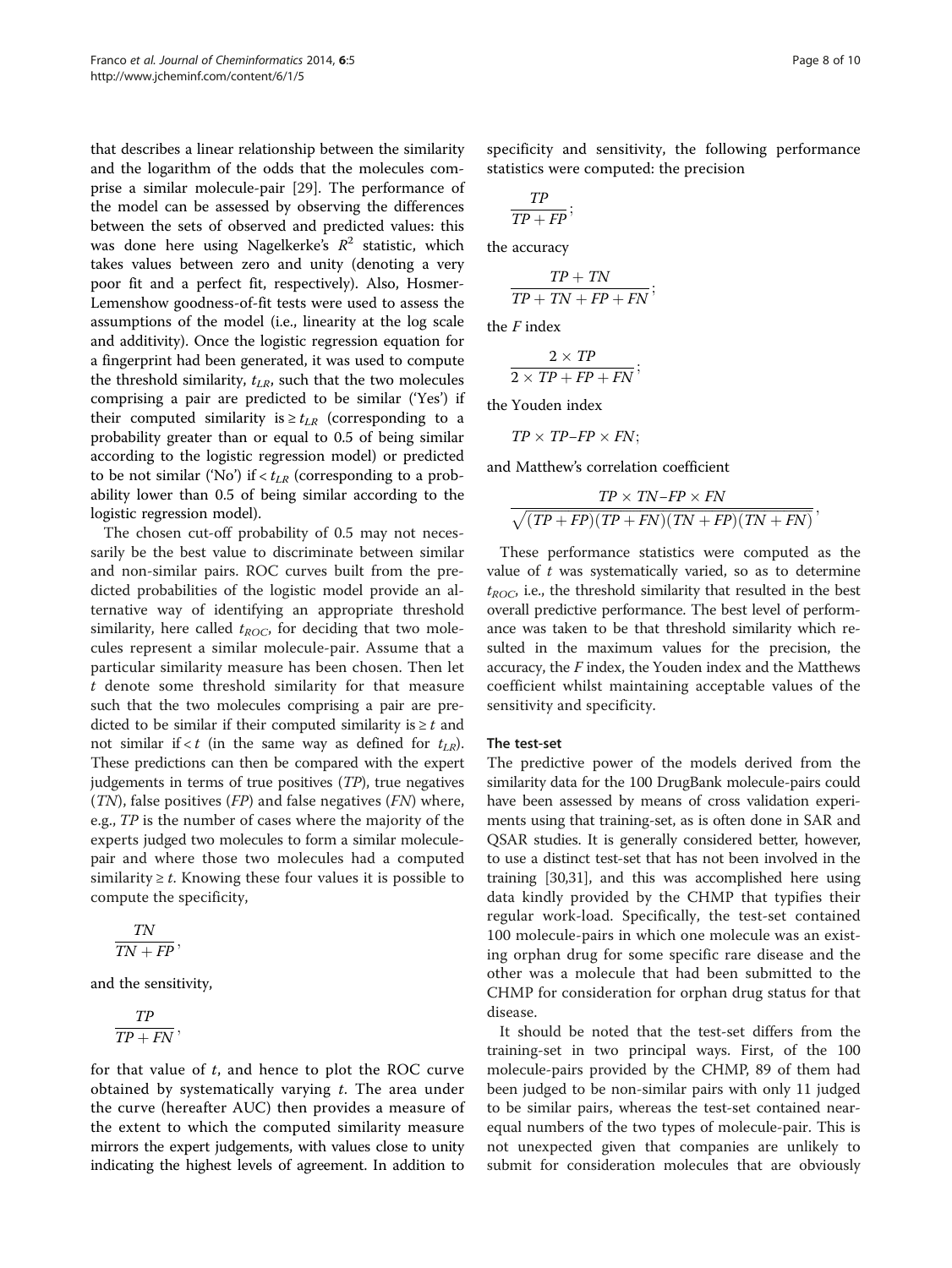<span id="page-8-0"></span>closely related to existing orphan drugs for some disease. Second, the natures of the molecules involved. It is not possible to provide structural data analogous to that presented in Additional file 1: Table S1 given the highly confidential nature of the application process. However, some broad characteristics of the test-set are as follows. There were 51 distinct molecules in the test-set, since many of the molecule-pairs resulted from the comparison of an existing orphan drug with several different molecules that had sought authorisation for the same rare disease. Just five pharmacological classes were represented: there were two immunosuppressants, two respiratory system compounds, three antimicrobials, ten pulmonary arterial hypertension compounds, and no less than 34 antineoplastic compounds (reflecting the fact that much current orphan drug research focuses on therapies for rare types of cancer [7]). The compounds were notably larger than those in the test-set as demonstrated in Table [3,](#page-5-0) with 27.5% of them not being Lipinski-compliant.

## Additional file

[Additional file 1: Table S1.](http://www.biomedcentral.com/content/supplementary/1758-2946-6-5-S1.ods) The 100 molecules-pairs from DrugBank 3.0 that comprised the training-set on which the 143 experts provided Yes/ No decisions.

#### Competing interests

The authors declare that they have no competing interests. The views expressed in this article are the personal views of the authors and may not be understood or quoted as being made on behalf of or reflecting the position of the European Medicines Agency or any of its committees or working parties.

#### Authors' contributions

PF carried out the experiments with assistance from JH. NP carried out the statistical analyses. PW conceived the study, participated in its design and coordination, and drafted the manuscript with assistance from PF, JH and NP. All authors read and approved the final manuscript.

#### Acknowledgements

We thank the following: Dr. Jean-Louis Robert, Dr. Hilde Boone, Dr. Yoshikazu Hayash and Dr. Lin-Chau Chang for support and helping in networking with the international experts; all of the experts who participated in the similarity survey; and Prof. Martin Posh and Dr. Luis Pinheiro for statistical advice.

#### Author details

<sup>1</sup> European Medicines Agency, 7 Westferry Circus, Canary Wharf, London E14 4HB, UK. <sup>2</sup>Information School, University of Sheffield, 211 Portobello Street, Sheffield S1 4DP, UK.

#### Received: 28 October 2013 Accepted: 2 January 2014 Published: 1 February 2014

#### References

- 1. Morgan S, Grootendorst P, Lexchin J, Cunningham C, Greyson D: The cost of drug development: a systematic review. Health Policy 2011, 100:4–17.
- 2. Meekings KN, Williams CSM, Arrowsmith JE: Orphan drug development: an economically viable strategy for biopharma R&D. Drug Discov Today 2012, 17:660–664.
- Melnikova I: Rare diseases and orphan drugs. Nat Rev Drug Discov 2012, 11:267–268.
- 4. Tambuyzer E: Rare diseases, orphan drugs and their regulation: questions and misconceptions. Nat Rev Drug Discov 2010, 9:921–928.
- 5. Westermark K, Holm BB, Söderholm M, Llinares-Garcia J, Rivière F, Aarum S, Butlen-Ducuing F, Tsigkos S, Wilk-Kachlicka A, N'Diamoi C, Borvendég J, Lyons D, Sepodes B, Bloechl-Daum B, Lhoir A, Todorova M, Kkolos I, Kubáčková K, Bosch-Traberg H, Tillmann V, Saano V, Héron E, Elbers R, Siouti M, Eggenhofer J, Salmon P, Clementi M, Krieviņš D, Matulevičiene A, Metz H, et al: European regulation on orphan medicinal products: 10 years of experience and future perspectives. Nat Rev Drug Discov 2011, 10:341–349.
- 6. Lev D, Thorat C, Phillips I, Thomas M, Imoisili MA: The routes to orphan drug designation - our recent experience at the FDA. Drug Discov Today 2012, 17:97–99.
- 7. Franco P: Orphan drugs: the regulatory environment. Drug Discov Today 2013, 18:163–172.
- 8. Simmons S, Estes Z: Individual differences in the perception of similarity and difference. Cognition 2008, 108:781–795.
- 9. Kutchukian PS, Vasilyeva NY, Xu J, Lindvall MK, Dillon MP, Glick M, Coley JD, Brooijmans N: Inside the mind of a medicinal chemist: the role of human bias in compound prioritization during drug discovery. PLOS One 2012, 7:e48476.
- 10. Lajiness M, Maggiora G, Shanmugasundaram V: Assessment of the consistency of medicinal chemists in reviewing sets of compounds. J Med Chem 2004, 47:4891–4896.
- 11. Hack MD, Rassokhin DN, Buyck C, Seierstad M, Skalkin A, ten Holte P, Jones TK, Mirzadegan T, Agrafiotis DK: Library enhancement through the wisdom of crowds. J Chem Inf Model 2011, 51:3275–3286.
- 12. Oprea TI, Bologa CG, Boyer S, Curpan RF, Glen RC, Hopkins AL, Lipinski CA, Marshall GR, Martin YC, Ostopovici-Halip L, et al: A crowdsourcing evaluation of the NIH chemical probes. Nature Chemical Biology 2009, 5:441–447.
- 13. Boda K, Seidel T, Gasteiger J: Structure and reaction based evaluation of synthetic accessibility. J Comput Aided Mol Des 2007, 21:311–325.
- 14. Bonnet P: Is chemical synthetic accessibility computationally predictable for drug and lead-like molecules? A comparative assessment between medicinal and computational chemists. Eur J Med Chem 2012, 54:679–689.
- 15. Markey K: Inter-indexer consistency tests. Libr Inf Sci Res 1984, 6:155-177.
- 16. Ellis D, Furner-Hines J, Willett P: On the creation of hypertext links in full-text documents: measurement of inter-linker consistency. J Doc 1994, 50:67–98.
- 17. livonen M: Consistency in the selection of search concepts and search terms. Inf Process Manage 1995, 31:173–190.
- 18. Tijssen RJW: A scientometric cognitive study of neural network research: expert mental maps versus bibliometric maps. Scientometrics 1993, 28:111–136.
- 19. Adamson GW, Bush JA: A comparison of the performance of some similarity and dissimilarity measures in the automatic classification of chemical structures. J Chem Inf Comput Sci 1975, 15:55–58.
- 20. Ripphausen P, Nisius B, Bajorath J: State-of-the-art in ligand-based virtual screening. Drug Discov Today 2011, 16:372-376.
- 21. Todeschini R, Consonni V, Xiang H, Holliday JD, Buscema M, Willett P: Similarity coefficients for binary chemoinformatics data: overview and extended comparison using simulated and real datasets. J Chem Inf Model 2012, 52:2884–2901.
- 22. Willett P: Combination of similarity rankings using data fusion. J Chem Inf Model 2013, 53:1–10.
- 23. Manley PW, Stiefl N, Cowan-Jacob SW, Kaufman S, Mestan J, Wartmann M, Wiesmann M, Woodman R, Gallagher N: Structural resemblances and comparisons of the relative pharmacological properties of imatinib and nilotinib. Bioorg Med Chem 2010, 18:6977–6986.
- 24. Knox C, Law V, Jewison T, Liu P, Ly S, Frolkis A, Pon A, Banco K, Mak C, Neveu V, et al: DrugBank 3.0: a comprehensive resource for 'omics' research on drugs. Nucleic Acids Res 2011, 39:D1035–D1041.
- 25. Rogers D, Hahn M: Extended-connectivity fingerprints. J Chem Inf Model 2010, 50:742–754.
- 26. Willett P: Similarity methods in chemoinformatics. Ann Rev Inf Sci Technol 2009, 43:3–71.
- 27. Stumpfe D, Bajorath J: Similarity searching. Wiley Interdiscip Rev: Comput Mol Sci 2011, 1:260–282.
- 28. Gardiner EJ, Gillet VJ, Haranczyk M, Hert J, Holliday JD, Malim N, Patel Y, Willett P: Turbo similarity searching: effect of fingerprint and dataset on virtual-screening performance. Stat Anal Data Min 2009, 2:103–114.